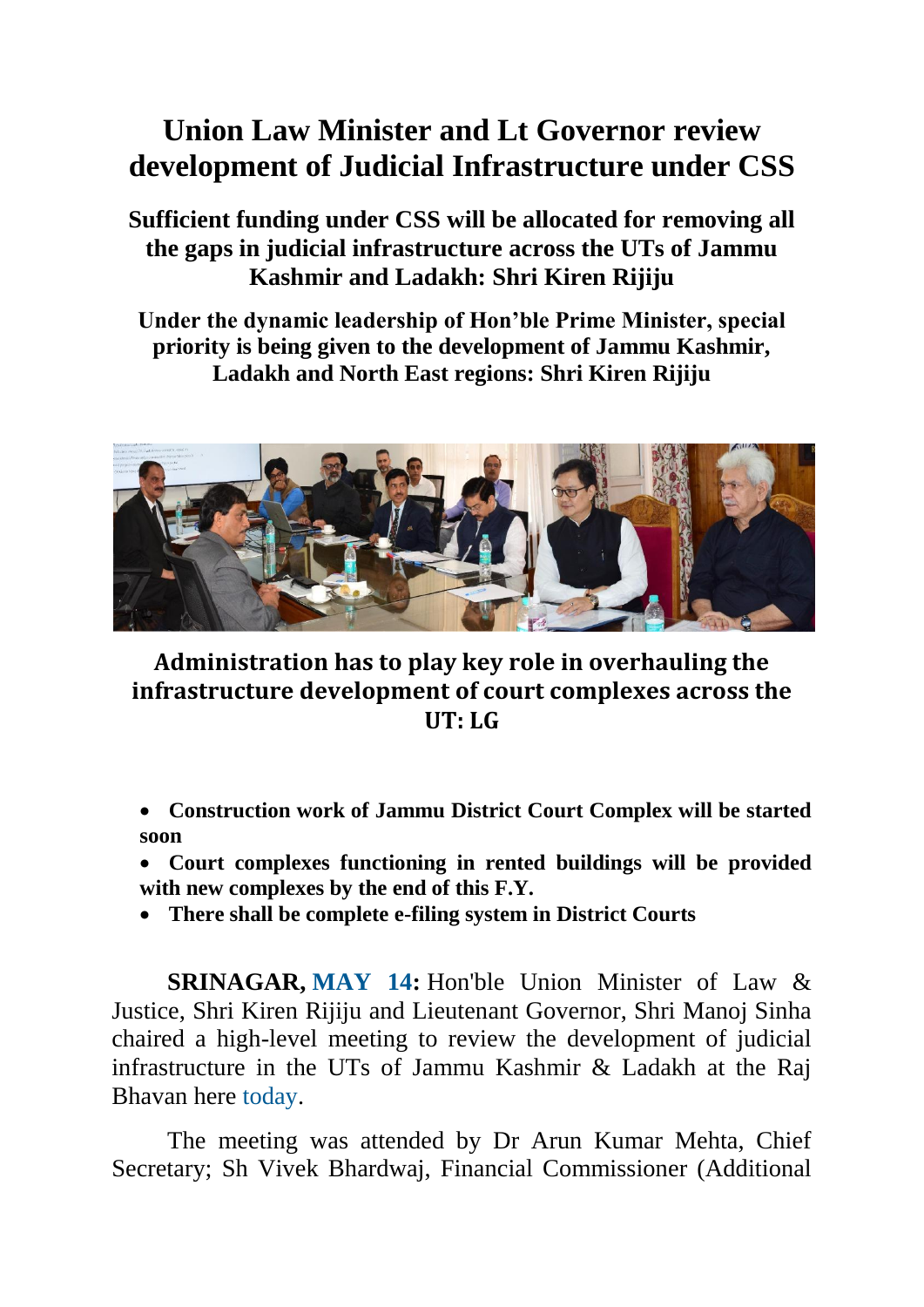Chief Secretary) Finance Department; Sh G.R. Raghavender, Joint Secretary (National Mission for Justice Delivery & Legal Reforms), Department of Justice, Ministry of Law and Justice; Sh Sanjeev Gupta, Registrar General, High Court of Jammu & Kashmir and Ladakh; Sh Achal Sethi, Law Secretary, J&K; Sh. Preet Pal Singh, Secretary Law Department, UT of Ladakh, besides other senior officers.

During the meeting, the Hon'ble Minister was briefed on the present status of the infrastructure of the Judiciary under the purview of the High Court of Jammu Kashmir and Ladakh. He was apprised on the budgetary allocation, utilization of funds for the development of infrastructure in court complexes during the previous years, future projects and major projects under execution.

Joint Secretary, Ministry of Law and Justice also apprised the meeting about the status of works done under the Centrally Sponsored Schemes.

Union Law Minister directed the concerned officers to identify all the gaps pertaining to the infrastructure development of Judiciary under the High Court of Jammu Kashmir and Ladakh. He said that under the dynamic leadership of Hon'ble Prime Minister Shri Narendra Modi, special priority is being given to the development of Jammu Kashmir, Ladakh and North East regions. He assured that sufficient funding will be allocated for removing all the gaps in judicial infrastructure across the UTs of Jammu Kashmir and Ladakh.

During the meeting, the Lt Governor said that the administration has to play a key role in overhauling the infrastructure development of court complexes across the UT. He stressed on making meticulous plans in collaboration with the representatives from the Judiciary.

It was decided that public utilities shall be constructed and renovated in all courts across the region.

Directions were also issued to ensure that all court complexes which are having rented buildings will be provided with new complexes by the end of this fiscal. There shall be complete e-filing